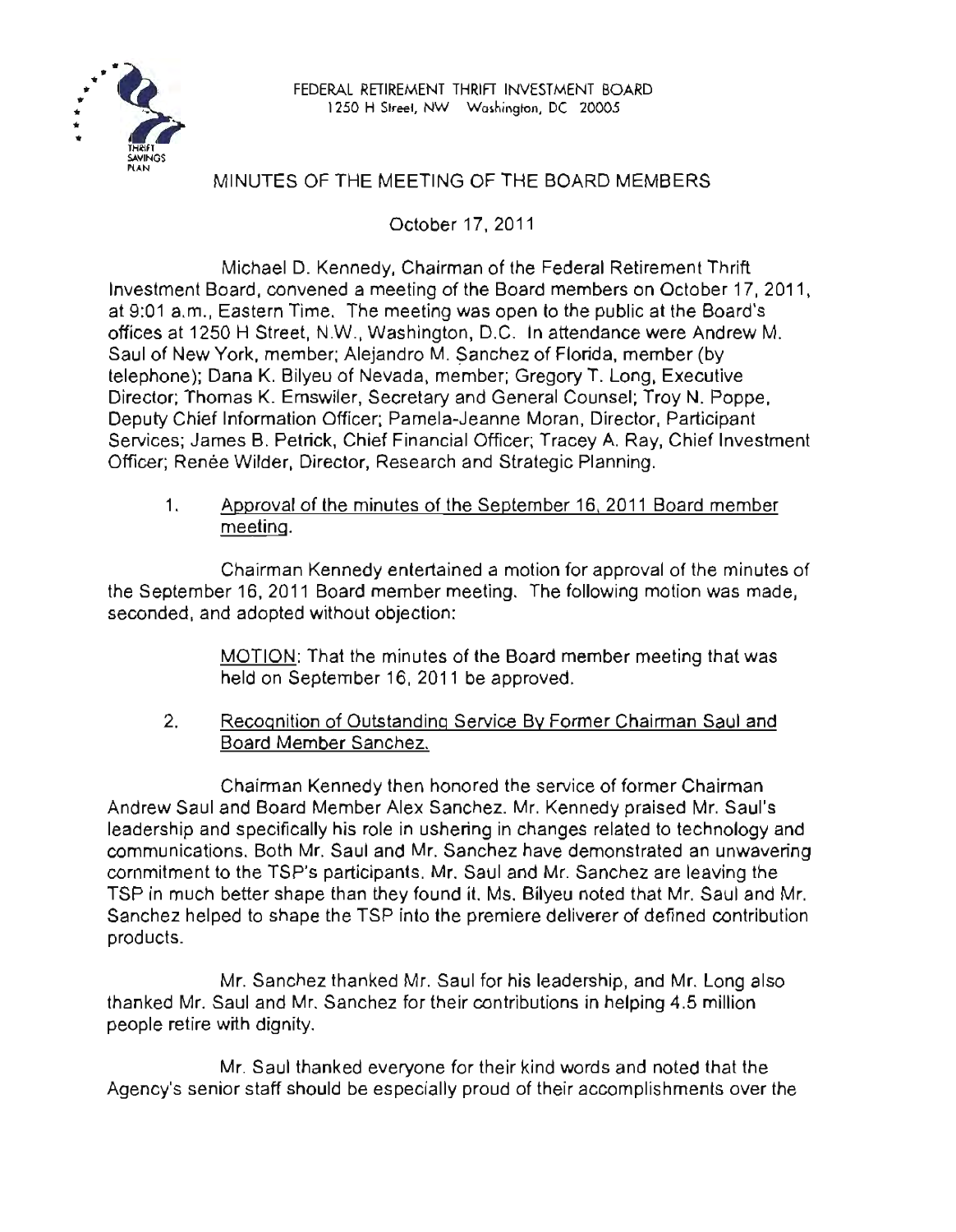last nine years. When Mr. Saul took over, the TSP had fallen into neglect and today it is in great shape. Mr. Saul noted that the TSP is in great hands and that Chairman Kennedy has his full support.

Chairman Kennedy and Mr. Long then presented Mr. Saul with a plaque in recognition of his nine years of outstanding service to the Thrift Savings Plan. Mr. Sanchez will receive a similar plaque at the next meeting.

## 3. Thrift Savings Plan activity report by the Executive Director.

a. Monthly Participant Activity Report

[Ms. Wilder reviewed the report on TSP statistics. See "Thrift](www.frtib.gov/pdf/minutes/MM-2011Oct-Att1.pdf)  Savings Fund Statistics" (attached). September continued to be a difficult month as far as fund performance, and fifty-four percent of the TSP's assets are held in the G and F Funds. The Fund's assets under management are down just under three percent to \$272 billion.

The good news is that the Plan exceeded 4.5 million participants and now has 4.512 million participants. The TSP's participation rate is 85.5 percent. The participation rate in the uniformed services is holding steady at 39.2 percent.

As far as automatic enrollment, Ms. Wilder noted that only 2.7 percent of newly enrolled participants are opting out of the TSP and over 129,000 participants have actively elected the TSP. Of this number, over 100,000 are individuals that have made an investment decision, and the majority of this group made a deferral change. Further, over 700 of these individuals rolled over funds into the TSP.

Ms. Wilder also noted that her group is looking at loan and withdrawal trends. So far, the research indicates that TSP participant loan and withdrawal activity is not as widespread as it is at other plans, but Ms. Wilder's group is still conducting its research.

## b. Quarterly Investment Performance Report

[Ms. Ray reviewed the October 7,2011 memorandum, entitled](www.frtib.gov/pdf/minutes/MM-2011Oct-Att2.pdf)  "September 2011 Performance Review - G, F, C, S, I, and L Funds" (attached). September marked the fifth month in a row that the equity funds declined. During the month, the BlackRock funds tracked very closely to their underlying indices. Due to the optimization process, there was a bit of tracking error in the Small-Mid Cap Fund for the month and year-to-date. In the International Fund there has been some tracking error as a result of the tax effect and, this month, there is tracking error as a result of a fair value adjustment.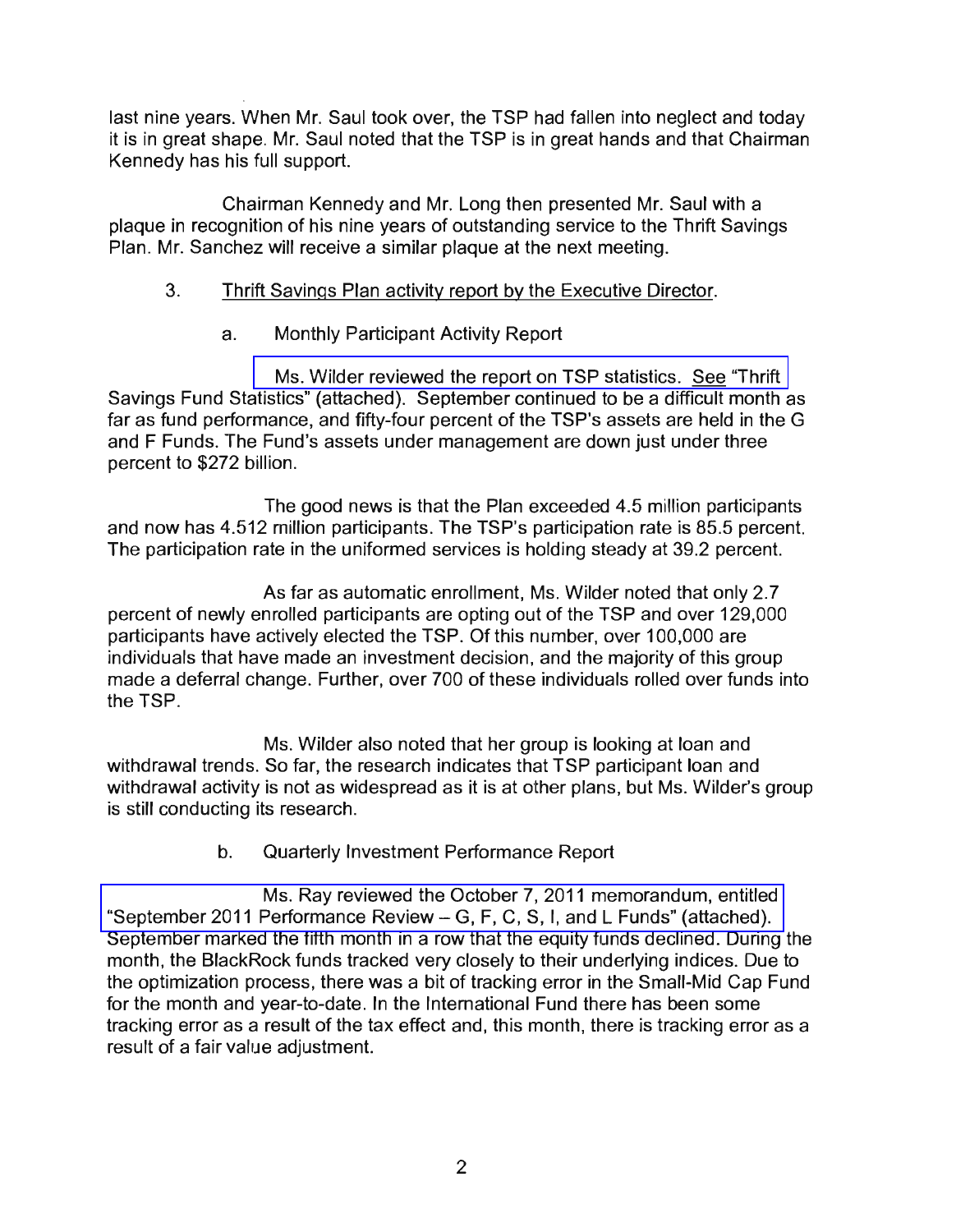The G Fund rate dropped to 1.63 percent for October. Rates have since risen slightly. At one point, the yield on the10-year note dropped to 1.7 percent, but it has come back up to 2.2 percent. If that trend continues, it is likely that the G Fund rate will rise a bit next month.

As far as returns, in September, two funds, the S and I Funds, were down more than ten percent, and the C Fund was down seven percent. The funds continued to fall in early October and hit the lows for the year on October 3rd. At that point, the I Fund and C Fund were down almost three percent for the month, and the S Fund was down an additional five percent. For the year to date as of October 3, the C Fund was down 11 percent, the S Fund was down 19 percent, and the I Fund was down 18 percent.

However, since then, there has been positive news in the markets. For October, the C Fund is up more than eight percent, and the S Fund is up almost ten percent. Further, despite the problems in Europe, the I Fund is up nine percent. Year-to-date, the C Fund is down only one percent.

Despite the turbulence in the market, interfund transfers fell by more than half for the month from 239,000 to just 104,000. Ms. Ray noted that there was a drop in contributions to the S and I Funds and an increase in contributions to the G Fund.

BlackRock's proxy voting was audited, and there were no exceptions found.

After this discussion, the members made, seconded, and adopted the following resolution by unanimous vote:

#### **RESOLUTION**

WHEREAS the Federal Employees' Retirement System Act of 1986, as amended (5 U.S.C. § 8401 et seq.) provides that the Board members shall establish policies for the investment and management of the Thrift Savings Fund (5 U.S.C. § 8472(f)(1) and  $(2)$ ); and

WHEREAS the Board members at this meeting have reviewed the investment performance and investment policies of the Government Securities Investment Fund, the Fixed Income Index Investment Fund, the Common Stock Index Investment Fund, the Small Capitalization Stock Index Investment Fund, and the International Stock Index Investment Fund; and

WHEREAS the Board members are satisfied with the investment performance and investment policies of these Funds;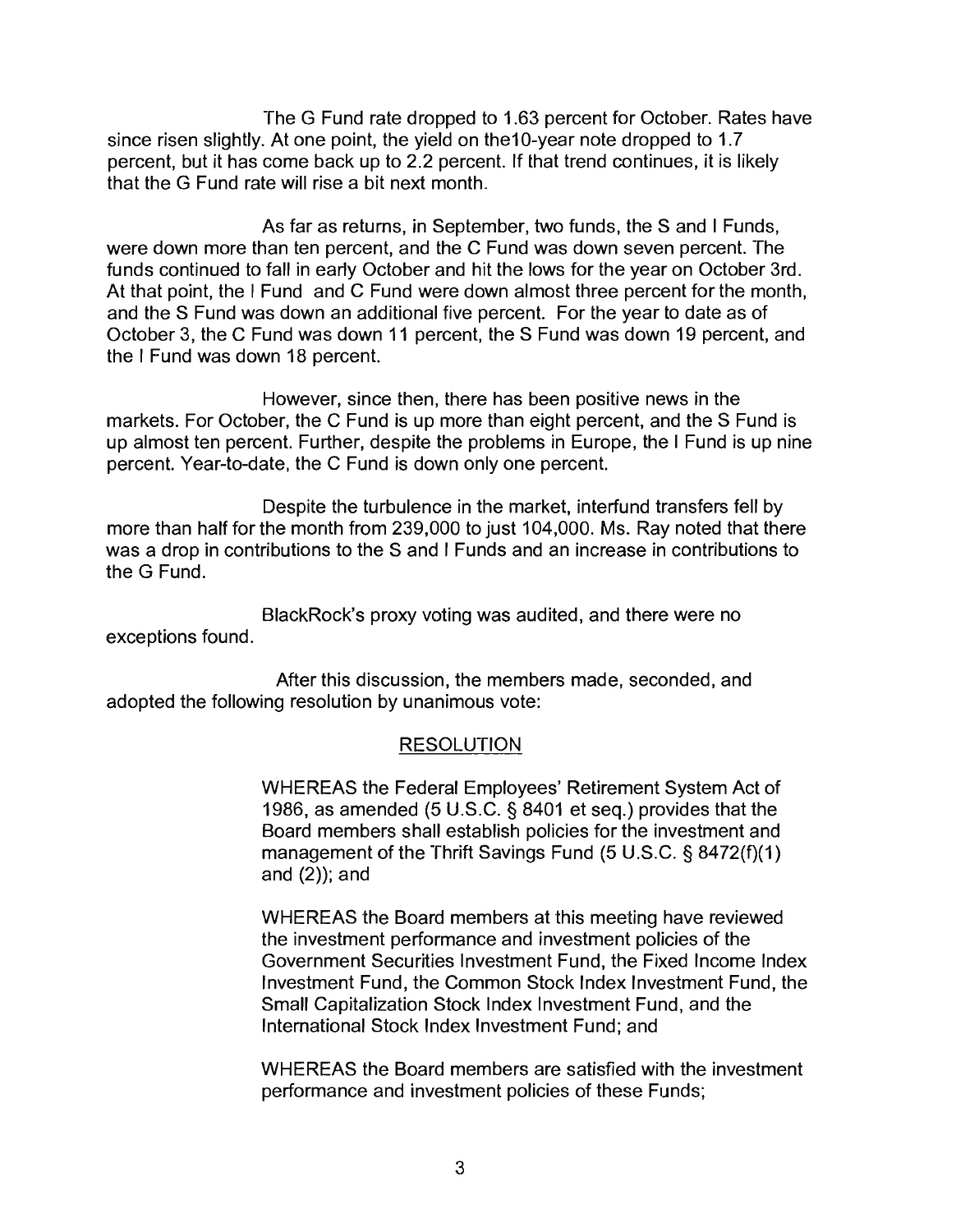NOW THEREFORE BE IT RESOLVED that the current investment policies for the Government Securities Investment Fund, the Fixed Income Index Investment Fund, the Common Stock Index Investment Fund, the Small Capitalization Stock Index Investment Fund, and the International Stock Index Investment Fund are affirmed without change.

c. Legislative Report

Mr. Trabucco provided an update regarding several issues relating to the Board member confirmation and nomination process. Mr. Ron McCray's nomination is still on track for consideration by the Committee on Wednesday. The Congressional staff members with whom Mr. Trabucco spoke are unaware of any problems relating to Mr. McCray's nomination. Mr. McCray will replace Mr. Saul.

Ms. Bilyeu's nomination is the first to go forward under the Senate's new expedited rules. Her nomination was placed on the calendar on October 6th and may also come up for consideration at the end of this week. Mr. David Jones' nomination is still not scheduled for action because the Office of Government Ethics has not yet completed its review of material relating to his nomination. Mr. David Jones is the nominee who would replace Mr. Sanchez.

4. Quarterly Vendor Financial Report.

Mr. Petrick reviewed the October 7,2011 memorandum (attached), [entitled "Quarterly Financial Assessment of TSP's Primary Vendors -](www.frtib.gov/pdf/minutes/MM-2011Oct-Att3.pdf) Second Quarter 2011." Because this is a mid-year review, Mr. Petrick addressed each vendor individually.

Serco Services Inc., which provides recordkeeping, software maintenance and development, and call center services, is in a very strong financial position and continues to increase its profitability. The company, which does a lot of work with the military in the United States and the United Kingdom, has obtained new contracts in both countries. Overall, there are no particular concerns with Serco's financial position.

BlackRock, Inc., the Agency's investment manager for the C, F, S, and I Funds, is also in a strong financial position. BlackRock's revenue and net income increased during the period reported. The company currently has \$3.66 trillion under management which makes them the largest investment manager in the world.

Equinix Inc., which supports the Agency's primary and back-up data center facilities, also has robust financials. Its revenue and income were both up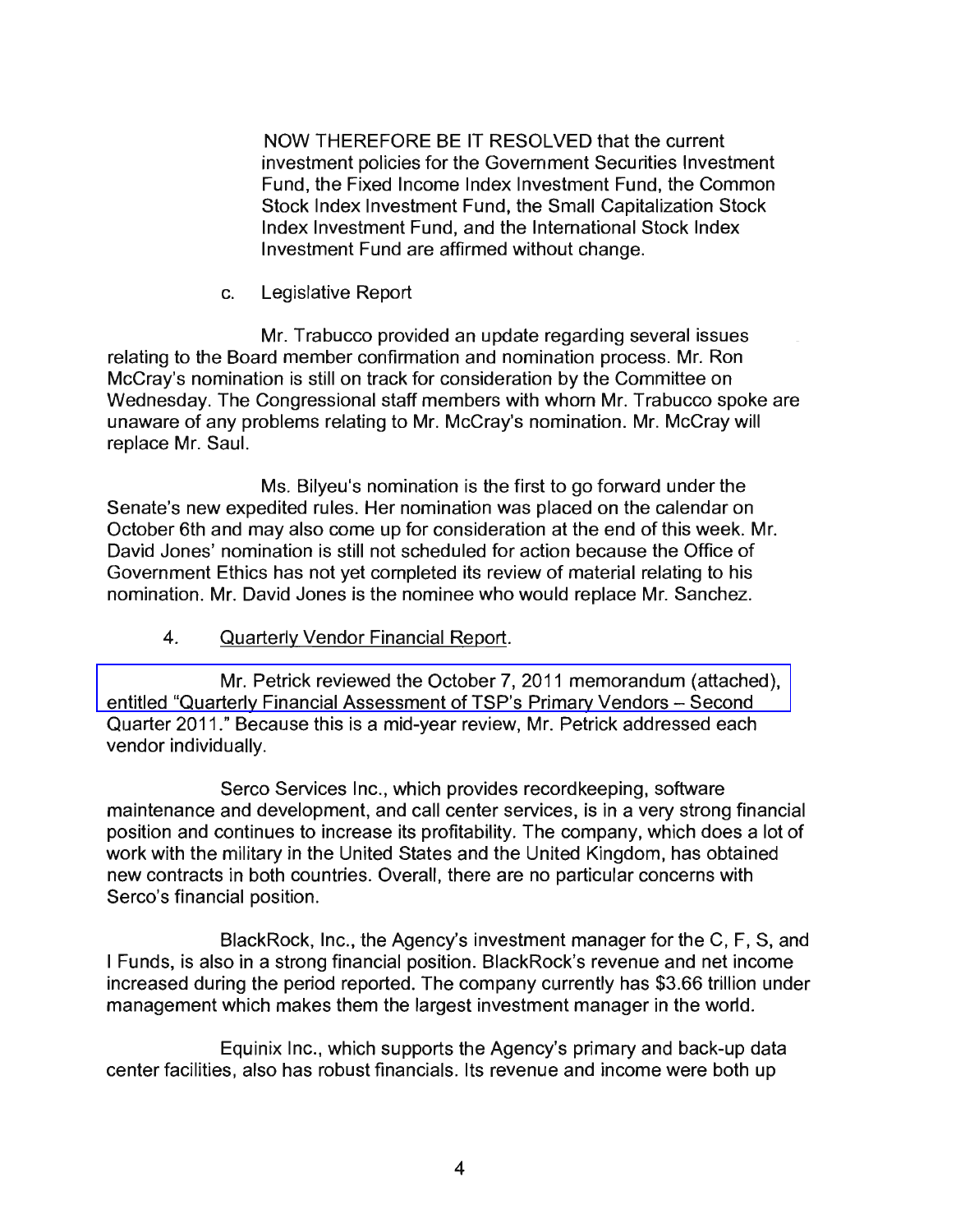strongly from the same period last year, and it just received a new credit facility of \$150 million.

R.R. Donnelley & Sons, the vendor which provides the Agency's printing services, had an increase in revenue during the period but its profits were lower. The printing business continues to face significant challenges. R.R. Donnelley is trying to get a foothold in digital publishing. The Agency's contract with R.R. Donnelley will be competed next year.

MetLife, the Agency's annuity provider, showed increased revenues but its profits were somewhat lower. MetLife is still integrating with Alico which it purchased from AIG Group. This caused its rating to be downgraded at the beginning of last year, and those ratings have remained stable ever since. Because individuals are reluctant to lock in low rates, the extremely low interest rate environment provides a significant challenge to the annuity business. However, MetLife's cash position remains very strong and, overall, there are no real concerns with its financial position.

The Active Network, Inc., which runs the Agency's call center in Maryland, went pubic via an IPO in May, and this is why the Agency can now discuss its financials in public session. As has been the case for some time, Active Network's financials show that it has still not obtained profitability. Its revenues are up and its losses are smaller than they were for the same period last year. The company continues to pursue a very strong growth policy and looks for potential acquisitions. Active Network is now a leading provider of sports booking software and repaid some of its large debts as a result of its May IPO. The company's earnings look positive and, overall, there are no concerns with the company's ability to support the Agency's operations.

Mr. Sanchez commented, and Mr. Petrick agreed, that Serco's large contract with the Department of Defense likely means that the company has been fully vetted by the military community. Serco does extensive work with the military and intelligence communities and there have been no reported concerns with its security or infrastructure.

Chairman Kennedy noted that the new Board members would be interested in visiting the data centers and call centers at some point in 2012.

5. Mid-Year Financial Audit Report.

Ms. Anne Beemer, Controller, then introduced the Agency's auditors from Clifton Gunderson. The team includes Ms. Marie Caputo, Audit Partner, Mr. Bill Oliver, Quality Assurance Partner, Ms. Michele Chalmers, Financial Audit Senior Manager, and Mr. Bob Halpin, IT Senior Manager. Mr. Caputo reviewed the [October](http://www.frtib.gov/pdf/minutes/MM-2011Oct-Att4.pdf)  [17,2011 presentation \(attached\)](http://www.frtib.gov/pdf/minutes/MM-2011Oct-Att4.pdf). The Clifton Gunderson team recently completed a review of the interim financial statements for June 30th. The Board members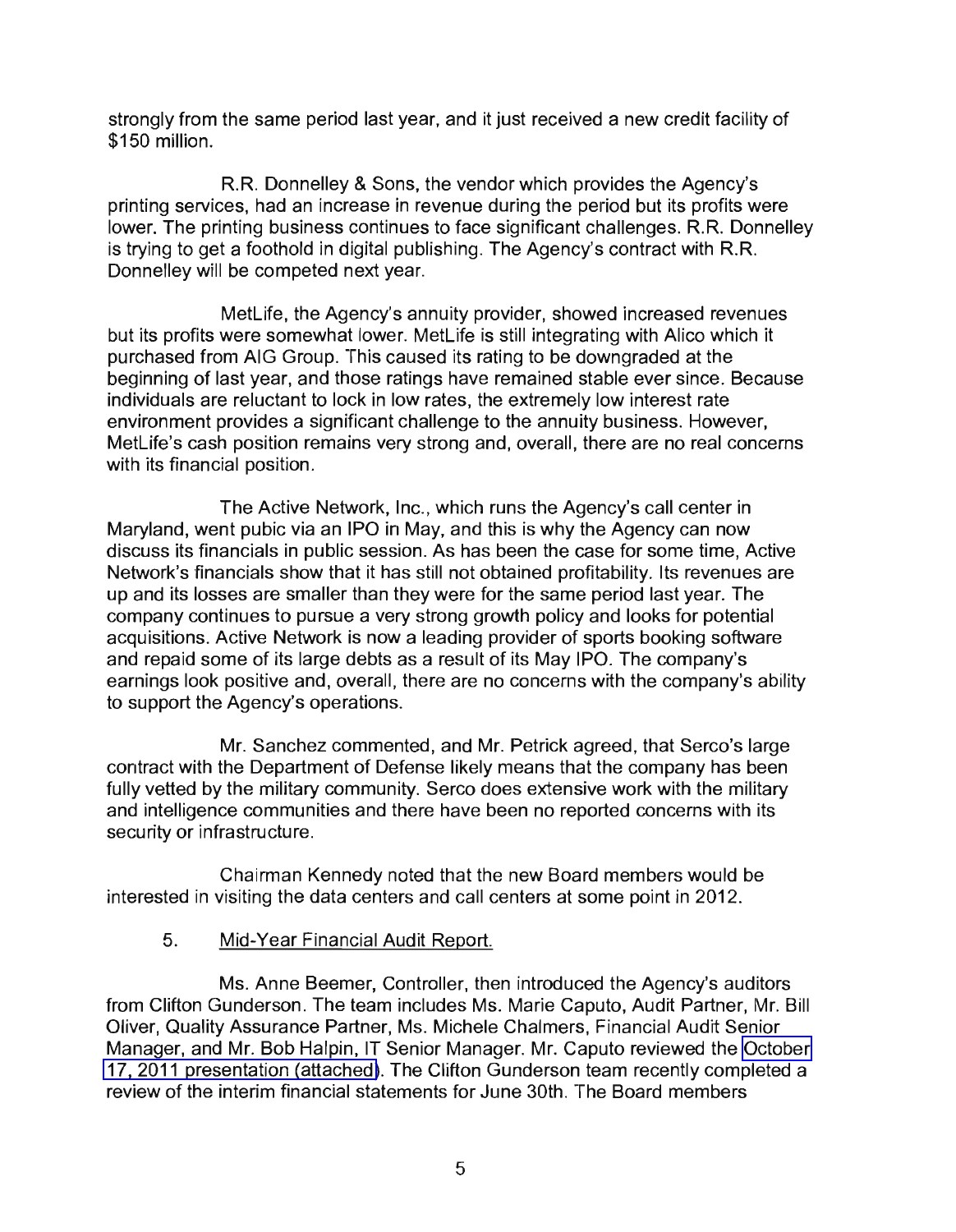received a copy of the reviewed [financial statements for June 30, 2011 and 2010.](http://www.frtib.gov/pdf/minutes/MM-2011Oct-Att5.pdf)  [\(attached\)](http://www.frtib.gov/pdf/minutes/MM-2011Oct-Att5.pdf). Ms. Caputo noted that a review is not as in-depth in scope as an audit. The year-end audit procedures will be much more extensive.

During their review, the auditors are looking to determine whether there are any material adjustments required to correct the financial statements or disclosures in order to bring them into compliance with Generally Accepted Accounting Principles. The team is also evaluating where the Agency stands with the intemal control comments which have been previously reported and will be sharing those reports as well.

Ms. Chalmers provided a summary of the review's results. The review revealed that there is no need for any material modifications to the June 30, 2011 Financial Statements in order for them to be in compliance with accounting principles generally accepted in the United States. Clifton Gunderson did not, however, issue any opinion on internal controls during this reporting period. Ms. Caputo noted that her team has shared the highest level of assurance under review services that, at this time, it can provide.

Mr. Halpin then discussed the status of prior recommendations. In its April report, Clifton Gunderson identified 10 findings related to information technology. One of these findings was a significant deficiency, and nine were reported as other matters. Four of the ten were related to prior-year findings which were carried forward. The ten findings relate to general IT controls such as security, management, access controls, configuration management, and service continuity. In response to these findings, the Agency's management put together an Enterprise Information Security and Risk Management Program Directive which was signed by the Executive Director on September 22nd. This directive was developed to establish a top-down IT security and risk management framework and to formalize IT security roles and responsibilities. It also cross-references various supporting IT policies and procedures. Mr. Halpin noted that this directive is a good starting point for addressing the previously identified significant deficiency regarding a risk management framework. Though still in development, there are also efforts to provide a risk assessment and security authorization for systems like the ThriftLine.

Mr. Poppe then provided an overview of the Agency's new Enterprise Information Security and Risk Management Program (EISRM) Directive. The Federal Information Systems Management Act (FISMA) requires agencies to implement information security across their information systems and also prescribes the roles and responsibilities of the agency head and CIO. Per FISMA, the National Institute of Standards and Technology (NIST) was tasked with putting together security standards, and also guidance and controls for Federal agencies to aid them in complying with FISMA. The new EISRM directive establishes agency roles and responsibilities as far as system security. Further, the directive establishes a framework as far as how the agency will secure its information and manage risk.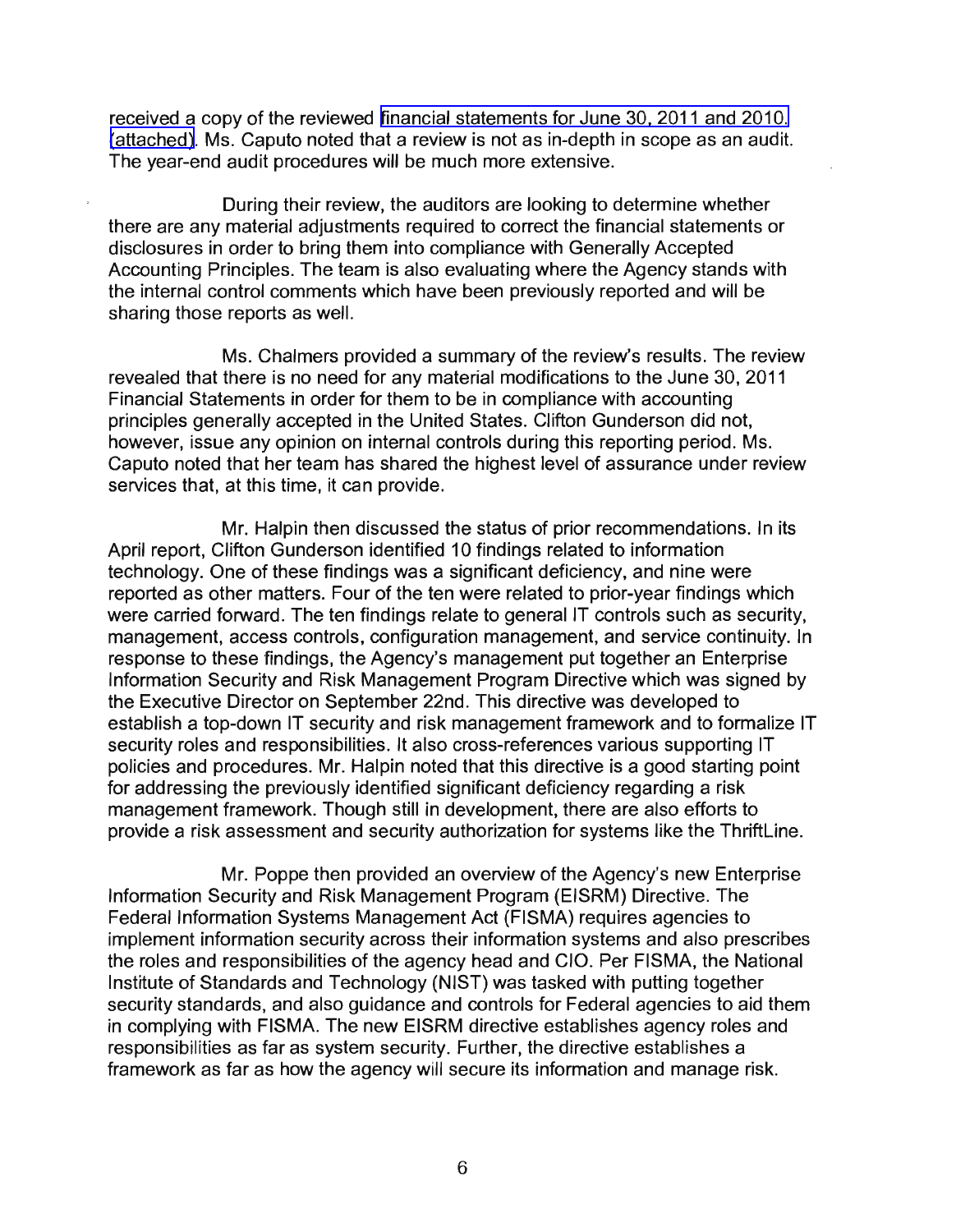The EISRM directive is three-tiered. Agency executives set the security strategy which then informs the business processes and functions and ultimately determines the specific controls.

The third and fourth components of the program provide policies regarding both what not to do and best practice standards. Mr. Long noted that Mr. Bruce Jones, who reports to Mr. Poppe, is chiefly responsible for the creation of the EISRM directive.

Mr. Halpin noted that once the EISRM is fully implemented, it will address and mitigate the risks identified by Clifton Gunderson. The second of the auditors' finding (2010-2) relates to the formalization of IT policies and procedures. There are numerous policies which are addressed and referenced by the new EISRM directive.

The next recommendation (2010-3) relates to findings regarding password configuration settings on various fund management systems which had some misconfiguration settings. Subsequent to providing the Notice of Finding and Recommendation, the agency notified Clifton Gunderson that these settings had been corrected and revised. Mr. Halpin noted that this finding also ties to an identification and authentication policy which would be the driver of standardized password configuration settings.

Recommendation 2010-4 relates to change control policies and system development life cycle methodology which is also tied to the EISRM directive and the development of a configuration management policy which was in draft form at the time of the review but has been formalized and integrated by reference by the new EISRM directive.

Comment 2010-5 relates to the logging of user system activity and the development of an audit and accountability policy. Mr. Halpin's team found that there is some logging in the general ledger system and on the network which could be strengthened or turned on.

Recommendation 2010-6, User Access Administration, addresses weaknesses in the process to request, approve, and document user access requests to TSP systems. The development of an access control policy will assist to formalize this process, and a database to track approvals is currently undergoing testing.

Comment 2010-7 regarding duplicate and generic network accounts relates to the recommendation that network accounts are reviewed on a regular basis and that any duplicate or generic network accounts are disabled as needed. Ms. Halpin then made a general comment that on the areas where his team issued a finding, management took corrective action.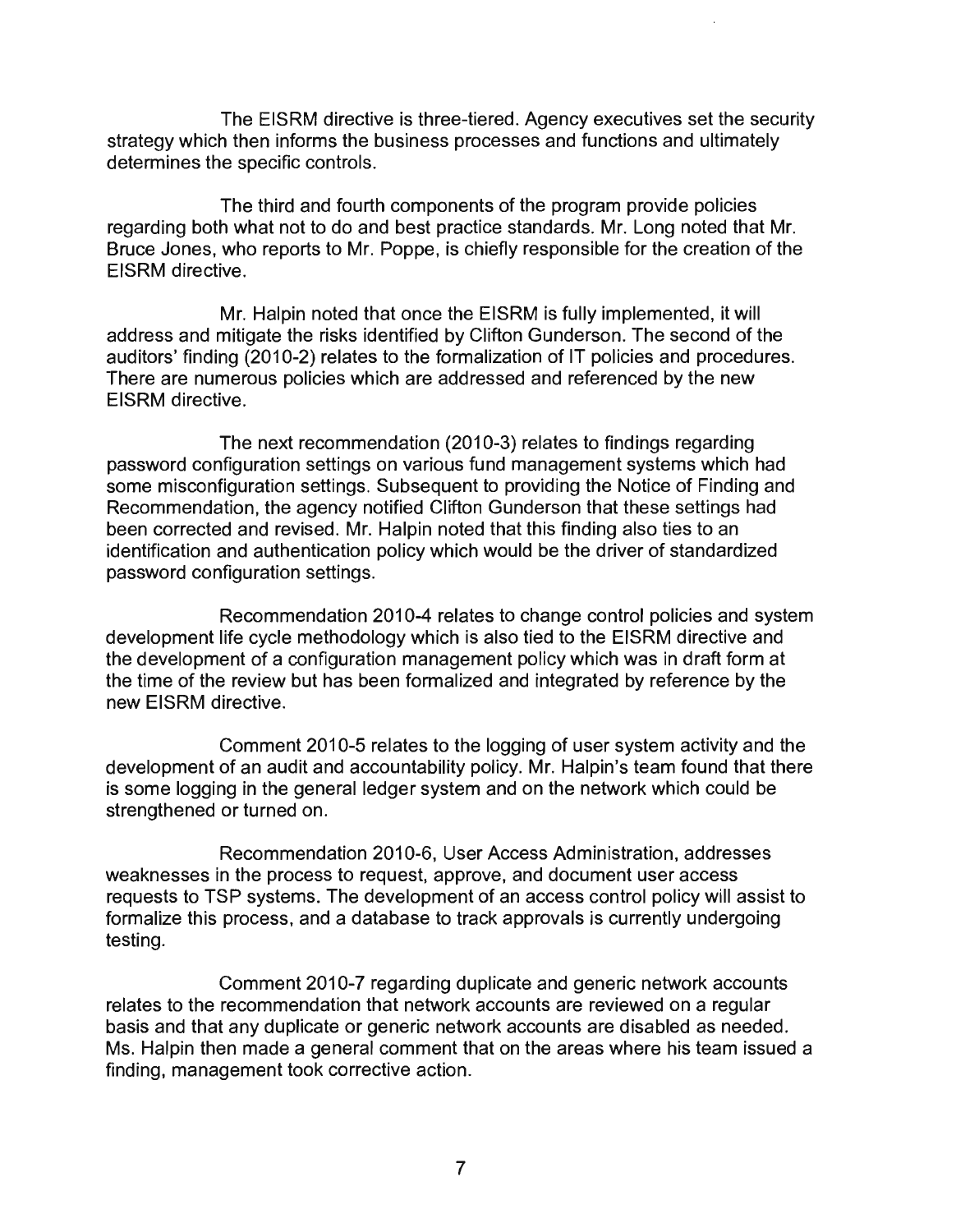Recommendation 2010-8 speaks to the issue that 23 disaster recovery plans have not been kept up-to-date. As part of the systems modernization effort, management is in the process of revising those plans as needed.

Comment 2010-9 is related to the service provider control assurance which ties to the data center. In the past, an SAS-70 was provided to management to assure them that controls existed at the Equinix data center, and last year an SAS-70 was not performed. For FY 2012, an SSAE 16 (the new SAS-70) will be performed.

Finally, comment 2010-10 regarding service level agreements found that some of the contracts with certain agency vendors did not specify performance levels. To enable the Agency to hold its vendors accountable, Clifton Gunderson recommends that the agency develop a service level agreement that communicates required standards or service levels such as time performance of the network or connectivity. Mr. Long noted such metrics will be incorporated into the Agency's contracts in 2012.

Ms. Caputo noted that the Agency and Clifton Gunderson are entering the fourth year of their five year audit contract. The scope of the services provided by Clifton Gunderson will be the same as it has been in the past including an analysis of the financial statements as well as a report regarding internal controls and other matters the team feels are relevant. Ms. Caputo noted that her team will not be providing an audit opinion regarding internal controls but will only review internal controls as far as their relationship to the financial statement audit. In the past, Clifton Gunderson has provided an unqualified audit opinion (the highest level of audit assurance) and expects to do so in the future. However, should something jeopardize the team's ability to issue such an opinion, the team will communicate such an issue with the Agency's management. As far as timing, the audit team has completed the planning phase and anticipates presenting its results to the Board in April 2012.

Mr. Long thanked Ms. Caputo and her team. He noted that the Agency has made significant improvement but anticipates that in April there will likely still be work to be done to resolve all audit recommendations. Ms. Beemer oversees the Agency's internal controls process and is working diligently to establish those procedures. Mr. Petrick noted that Ms. Crowder and her team are responsible for the fact that there are no financial or accounting recommendations. Ms. Bilyeu commended the team on its progress as far as the open IT related recommendations.

### 6. Educational Material

Ms. Moran then commented on the TSP click and write mousepads which were presented to each Board member. These mousepads are being distributed by the Agency at conferences and training to promote awareness of the